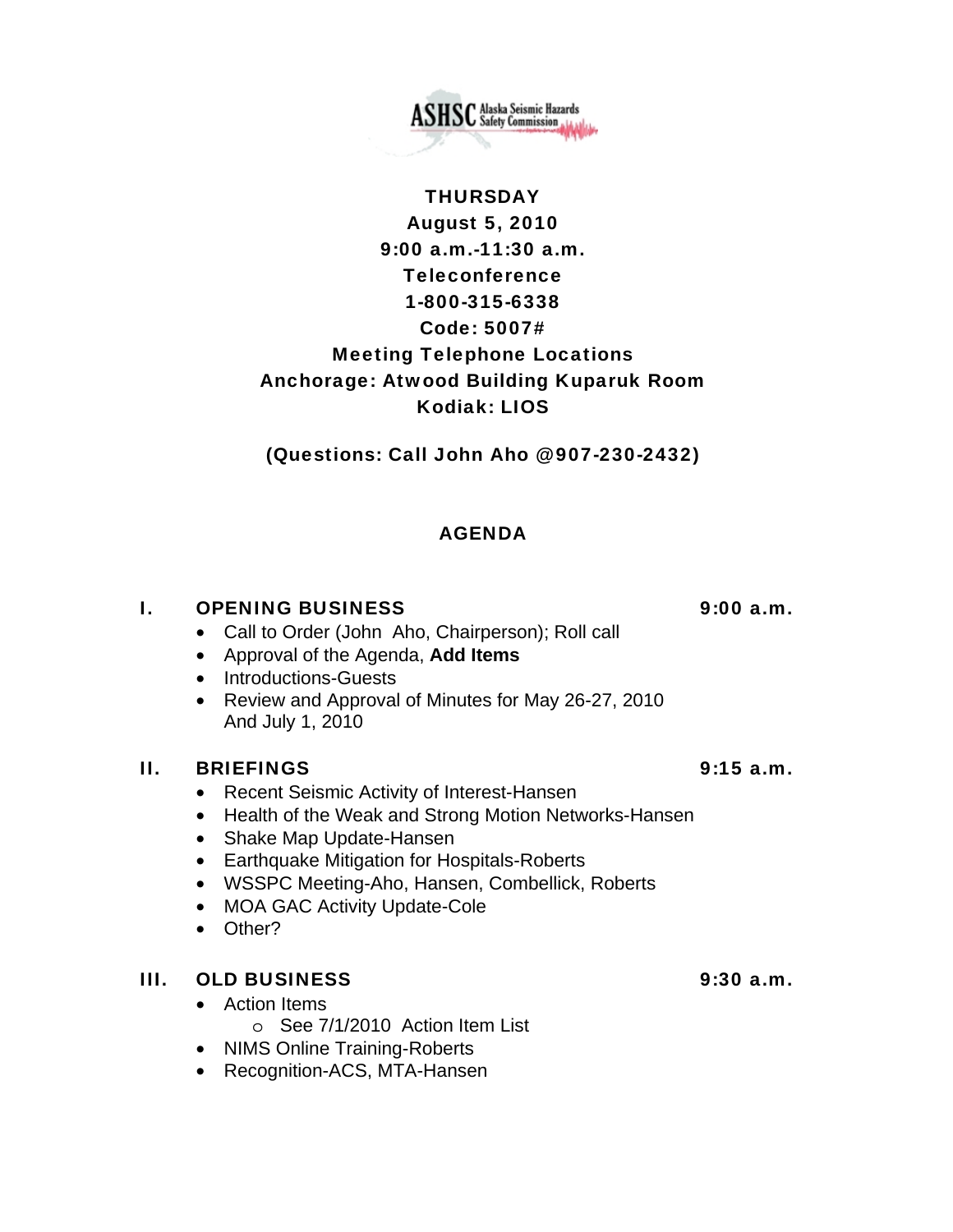

### IV. MEETINGS OF INTEREST 9:50 a.m.

- 2009 National Conference on Community Preparedness, August 9-12, 2009, Alexandria, VA
- ASHSC Face-to-Face Meeting, September 29-30, 2010, Anchorage
- Joyner Lecture, Art Frankel/USGS, "Progress & Controversy in Seismic Hazard Mapping", Anchorage, AK, September 29, 2010
- Seismic Structural & Non-structural Mitigation for Hospitals & Resident Health Care Facilities, October 5, Anchorage, AK
- GSA Annual Meeting, October 31-November 3, 2010, Denver
- Tsunami Training Regional Conference-Dutch Harbor, November 2-3, 2010
- AGU Meeting, December, 2010, San Francisco
- EERI Annual Meeting, February 3-5, 2011, San Diego
- Association of Engineering Geology, Anchorage, 2011
- 10th U.S. National Conference on Earthquake Engineering, 2014 Anchorage

### V. CRITICAL DEADLINES 10:00 a.m.

- ASHSC Report to WSSPC TBD
- Committee Chairs Summary December 15, 2010
- 2010 Report to Legislature-Draft December 31,2010
- 2010 Report to Legislature-Final January 15, 2011
- Legislative Trip January 2011
- Contact Frankel, Haeussler, Whitmore, Dunham, Nyman, Rose (UAA)-Aho July 15, 2010

#### VI. NEW BUSINESS 10:15 a.m.

- PDDA Course Re-start-Roberts
- Recognition
	- ACS, MTA
- Future Briefings
	- Mat-Su Prison Presentation
	- MOA Emergency Operations Center Tour
	- Utilities Risk Mitigation Approaches
	- DOT Inventory of Bridges
	- Gas Pipeline